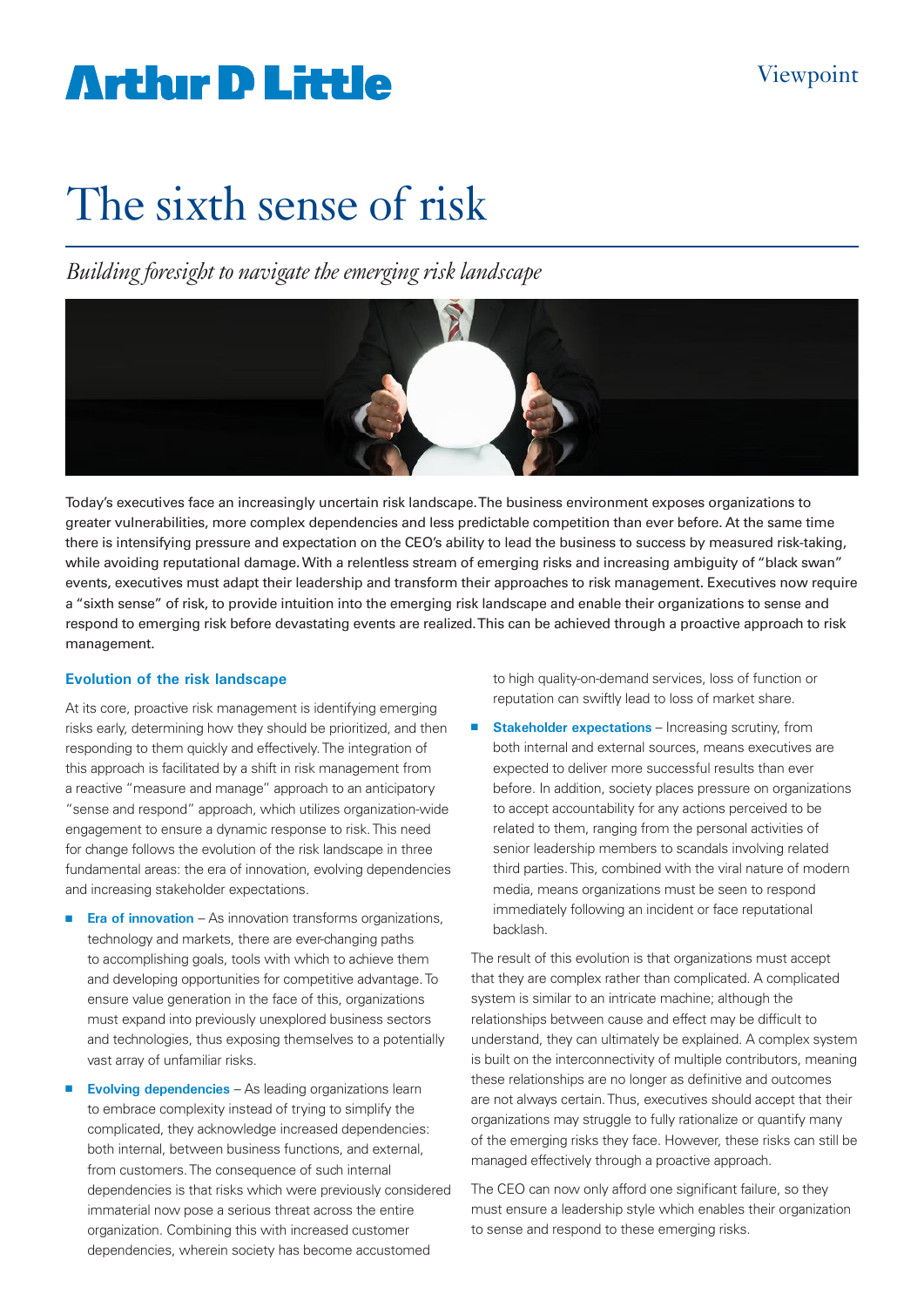# **Artlur D Little**

## Viewpoint

### **Challenging the traditional**

Traditional enterprise risk management (ERM) is well suited to complicated organizations facing determinant risk. This typically features:

- **n** Optimized risk management strategy a "one size fits all" approach based on past experiences.
- **n** "Measure and manage" risk approach reactive response with separation between risk management and organizational strategy.
- **n** Lengthy internal and public monitoring methods risk registers, audit committees and annual reports.

Such risk management approaches can lead to over-reliance on conventional methods and discourage exploration of novel risks and control measures. Even those organizations with exceptional risk management processes may fall foul of emerging risks as they lack the agility to adapt in time. Indeed, the more skilled an organization becomes at managing its known risk profile, the harder it may be to spot weakness or respond quickly to new threats. However, in today's world of rapidly evolving risk, such adaptability is vital. So how do executives equip the complex organization for effective risk response?

#### **A proactive approach**

Our experience indicates that the following three key aspects are integral to proactive risk management:

- **Forward-facing practices**
- **n** Dynamic prioritization
- **Adaptive response**

Three integral aspects of agile risk management



### Forward-facing practices

As complexity and uncertainty increase, so do the associated risk and the difficulty of identifying this. Predictive risk identification techniques such as horizon scanning and key risk indicator (KRI) monitoring should be used to detect, predict and monitor emerging risks. Horizon scanning should be undertaken by subject-matter experts, with trends analyzed to determine probable futures using political, societal and organizational data. From this, potential emerging risks can be identified in advance, and effective management strategies put in place.

Once potential risks have been identified, they can be monitored using KRIs, which provide leadership with a real-time health assessment of the organization. KRIs are leading indicators which are calibrated to provide a "red flag" prior to a risk event occurring; the calibration should be directly related to an organization's risk tolerance. These contrast to key performance indicators (KPIs), which are the traditional, well-established lagging indicators that provide situational awareness after a risk event has occurred. Such metrics are useful for preventing known risks and recording the performance of control measures, but they do not provide the whole picture.

The Holy Grail is to have a set of both leading and lagging indicators to support timely intervention to protect the organization and mitigate the risk. KRIs are most effective when detailed understanding of a risk allows informed thresholds to be set. When the threshold is exceeded, an alert can indicate that the probability of a loss has risen considerably and the risk requires immediate attention. There is even potential for effective KRIs, adequately positioned within the business, to prevent risks from materializing even before those risks have been formally defined. This potential can be realized through artificial intelligence techniques such as complexevent processing, which enable combinations of data relating to various smaller events to identify larger threats before they manifest.

Furthermore, organizations may expand their forward-facing practices to adopt an anti-fragile approach. This assumes disruption is the norm; therefore, the organization continuously self-disrupts. This is analogous to the biological concept of muscular development requiring stress – the more a system is disrupted, the more it will improve.

#### Dynamic prioritization

Emerging risks are particularly difficult for leadership to prioritize when traditional rating methods rely on severity and likelihood – how can these be gauged when there is no supporting data? A helpful metric here is risk velocity, i.e., how quickly an organization will feel the impact of a risk event occurring. For example, reputational damage due to one-off extremely negative media coverage would be high velocity, whereas changing customer needs as they embrace new preferences would be lower velocity. It is the high-velocity emerging risks which should be given high priority and brought to the attention of the executive.

For such risks a knowledge base – control effectiveness map (see later figure) provides an effective reporting tool for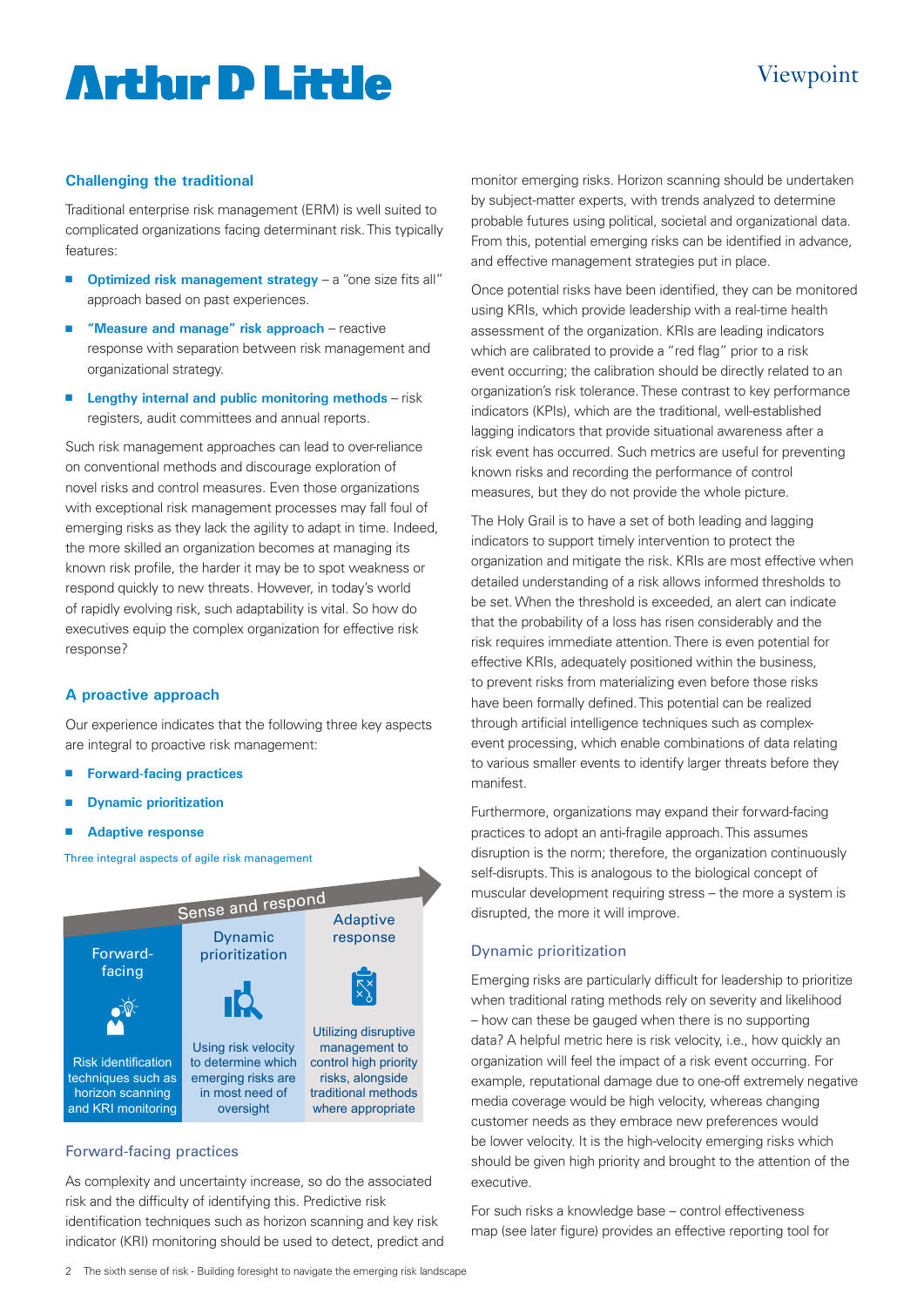# **Arthur D Little**

## Viewpoint

executives, as emerging risks can be put in context by relating them to risks with which leadership is familiar. Where velocity is indicated by the size of the marker on the map, it is easy to identify which emerging risks require the highest priority for oversight. Further to this, the dynamic nature of the map, with risk positions changing on a regular basis, is a more engaging way of presenting risks than the traditional risk register, and can be a useful visual tool for executives to use in their working sessions.

Essential to successful risk management today is understanding the varying requirements for different categories or phases of risks. Static risks – which are well understood, have effective control methods, and are unlikely to fluctuate a great deal in the future – are well suited to traditional governance and oversight. Such risks are positioned in the bottom-left quadrant of the map and can be effectively monitored by the risk function.

#### Knowledge base – Control effectiveness map



Conversely, high-velocity emerging risks, which are poorly understood and have no controls in place, should be proactively managed through executive oversight and a disruptive management team, as discussed below. The result should be that as both understanding and control effectiveness grow, the risk migrates to the bottom-left quadrant. At this point the responsibility of oversight shifts to the risk function.

#### Adaptive response

Adaptive response is the ability of an organization to manage different phases of risk through the most appropriate approach, balancing traditional and proactive methods. One proactive method is disruptive management, which comprises multidisciplinary teams that are able to challenge conventional methods, adapt a project as it develops, and foster a "fail early,

learn fast" attitude. The output is achieved through breaking a project into numerous small sub-projects known as "sprints", with proof of concept required at each stage. Regular meetings are held for progress updates and to ensure that the optimal approach is used. The result is that the end goal is agreed at the project outset; however, the route to get there is not set in stone and may deviate from initial expectations. Using forward-facing practices enables the team to adapt to changing information as understanding of the risk evolves. A reporting tool such as the knowledge base – control effectiveness map then provides evidence of success, as teams should observe migration towards the bottom-left quadrant if their approach is effective.

Adaptive response provides an opportunity for the executive to swiftly integrate pockets of proactive risk management within the organization and demonstrate its success. This increases the likelihood of stakeholder buy-in and aids setting of the tone for the future risk management strategy. However, it is important to remember that this approach should be used to complement existing practices, not as a replacement. It is through a combination of the two that organizations can most effectively manage their risk portfolios.

#### **Risk management failure**

Three notable examples are provided which highlight failures to adopt a proactive risk approach:

#### Cambridge Analytica data leak

In 2018 an ex-employee of targeted advertising company Cambridge Analytica came forward to whistleblow on the manipulation of Facebook user data. The accusations stated that the data was used to influence the 2014 American mid-term elections and the 2016 presidential campaign. It transpired that Facebook had first learned of the unauthorized access to around 50 million of its users' data in 2015. Many organizations have failed to identify the broader implications of data breaches, and thus no follow-up audit has been undertaken to uncover any uses of the data. Had more foresight been employed, the implications of this breach could have been better understood, a time-sensitive mitigation strategy created, and the breach acknowledged publicly. Any of these actions would have demonstrated Facebook's acceptance of responsibility and attempts to mitigate its error, thus reducing the media and societal outrage at the scandal.

#### PPI mis-selling scandal

Since 2011, banks and financial creditors have paid out billions in claims due to the mis-selling of personal protection insurance (PPI), with the risk materializing in a relatively short time scale. Since the start of the scandal many banks have even removed PPI as a product,